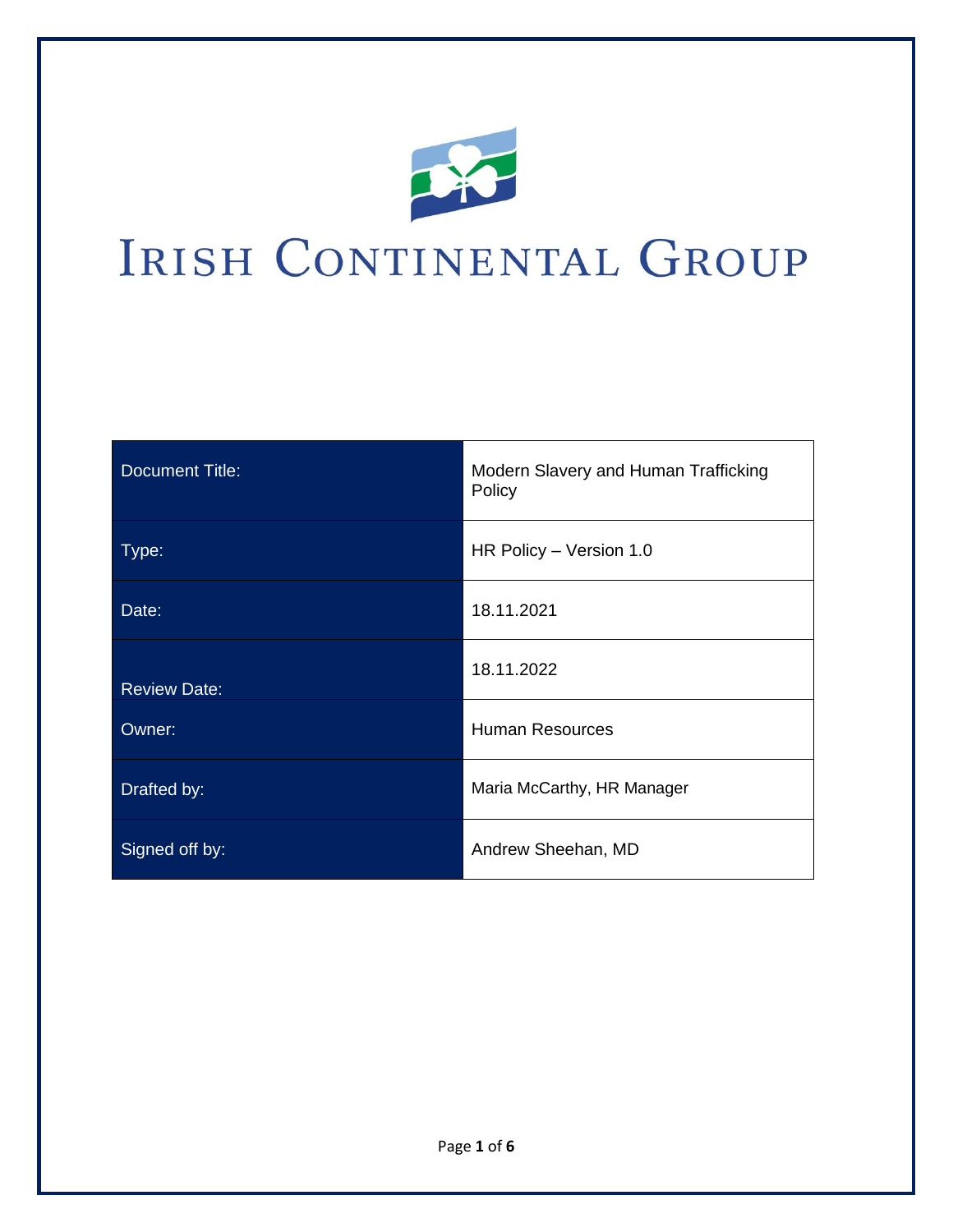## **Table of Contents**

| 1.0  |  |
|------|--|
| 2.0  |  |
| 3.0  |  |
| 4.0  |  |
| 5.0  |  |
| 6.0  |  |
| 7.0  |  |
| 8.0  |  |
| 9.0  |  |
| 10.0 |  |
| 11.0 |  |
| 12.0 |  |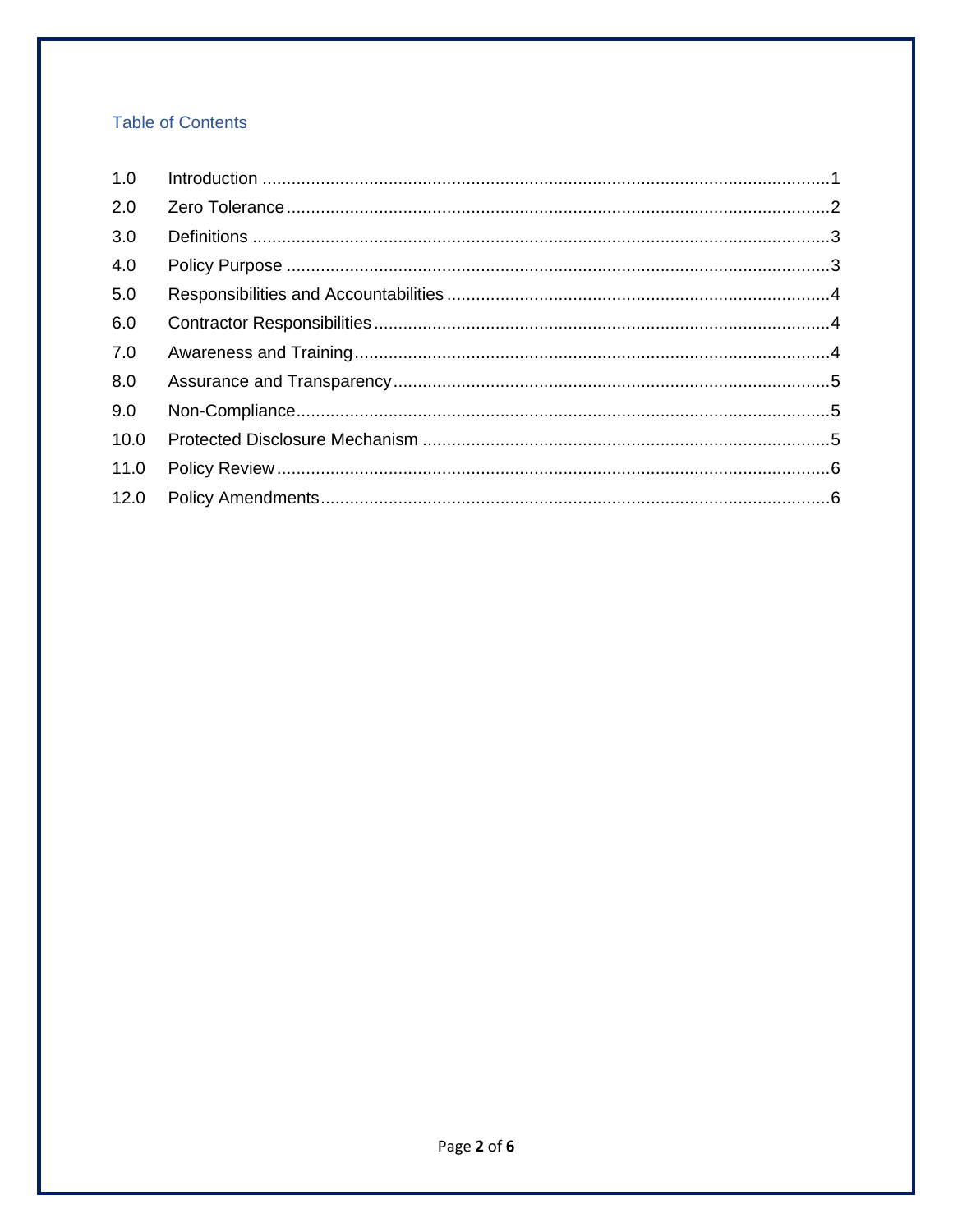#### **1.0 INTRODUCTION**

1.1 Modern slavery is a serious and organised crime that destroys communities and causes significant harm to victims. It is the illegal exploitation of people for personal or commercial gain, and involves people being coerced and forced into providing a service to others. It is a crime that affects people of all genders, ages (including children) and ethnicities and is a violation of fundamental human rights.

#### **2.0 ZERO TOLERANCE**

- 2.1 Irish Continental Group and its subsidiaries adopts a zero tolerance to modern slavery and human trafficking, and all forms of corruption and bribery, directly and indirectly, associated with these criminal acts. While no such abuse is tolerated, an open and transparent approach is required by ICG and our suppliers, to ensure we take steps to identify and tackle any instances of modern slavery in our supply chain.
- 2.3 As a Company, we fully support the government's objectives to eradicate modern slavery and human trafficking.
- 2.4 We believe that everyone has a right to be treated with dignity and respect at all times and under all circumstances.

#### **3.0 DEFINITIONS**

For the purpose of this policy the following definitions shall apply:

- 3.1 Irish Continental Group (ICG) plc and its subsidiaries, Irish Ferries Limited (trading as Irish Ferries and Dublin Ferryport Terminals), Eucon Shipping and Transport Limited, Contarga Limited and Belfast Container Terminals (BCT) Limited.
- 3.2 Modern slavery is the term used within the UK and Ireland and is defined within the Modern Slavery Act 2015 (the 'Act') and the Criminal Law (Human Trafficking) Act 2013 respectively. The term is used to encompass slavery, servitude, forced and compulsory labour, bonded and child labour and human trafficking.
- 3.3 Human trafficking is where a person arranges, or facilitates, the travel of another person with a view to that person being exploited.

## **4.0 POLICY PURPOSE**

- 4.1 This policy provides a framework to ensure:
	- All ICG employees understand and are aware of their responsibilities in relation to modern slavery.
	- The development of a strategic approach to identifying and tackling any modern slavery within ICG's supply chains.
	- The implementation of robust, transparent, and proportionate governance and assurance processes.
	- Reporting of instances (or concerns) of modern slavery.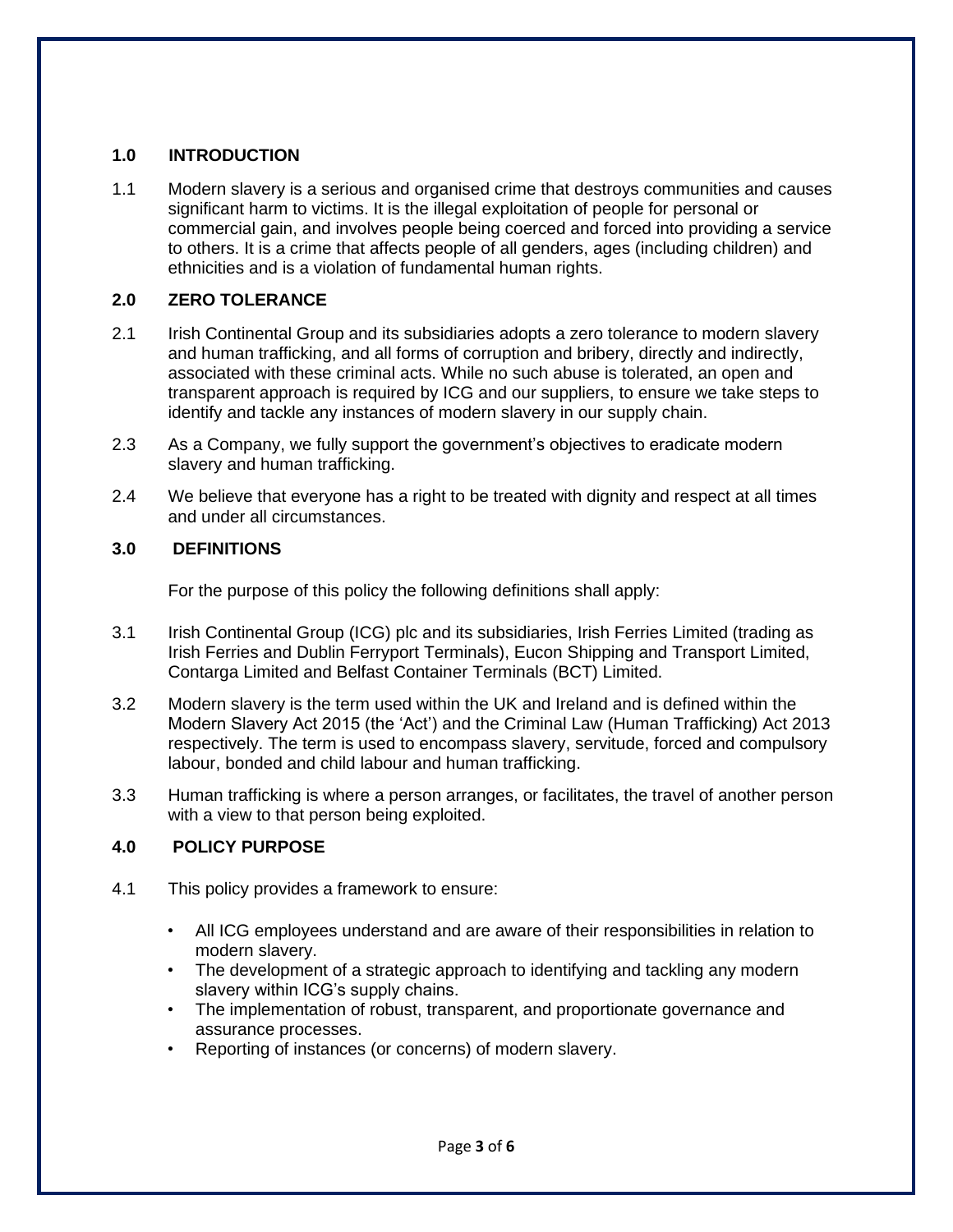## **5.0 RESPONSIBILITIES AND ACCOUNTABILITIES**

- 5.1 The Company recognises that it is responsible for promoting ethical business practices and policies that protect workers from being abused or exploited.
- 5.2 The prevention, detection and reporting of modern slavery in any part of ICG or its supply chain is the responsibility of all those working for us or on our behalf.
- 5.3 Therefore, this policy applies to all persons working for ICG or on behalf of ICG, in any capacity, including employees at all levels, directors, officers, agency workers, seconded workers, agents and contractors.

## **6.0 CONTRACTOR RESPONSIBILITIES**

- 6.1 ICG requires all organisations with whom it is engaged to ensure that their goods, services, materials and labour-related supply chains:
	- Fully comply with the Act.
	- Are clear, transparent, accountable and auditable.
	- Are free from ethical ambiguities.
- 6.2 ICG expects that its contractors operate to the highest level of ethical standards and will hold their own suppliers to the same high standards.
- 6.3 ICG may require contractors who engage workers through a third party to obtain that third party's agreement to adhere to this policy and demonstrate how they seek to tackle any Modern Slavery within their supply chain.
- 6.4 Consistent with this approach, ICG may require employment and recruitment agencies, and other third parties supplying workers to teams in either Administration, to demonstrate their compliance with this policy.

## **7.0 AWARENESS AND TRAINING**

- 7.1 Human trafficking is a real concern for the maritime transport industry, and we acknowledge that there is a risk that criminal elements may seek to exploit Company services to undertake human trafficking activities. ICG and its key ship management service providers undertake regular training, including that provided by the United Nations Migration Agency in Ireland in relation human trafficking and labour exploitation. The purpose of this training is to provide:
	- Improved understanding of human trafficking indicators and risk factors to enhance vigilance on board our vessels and at ports.
	- Guidance on treating victims of trafficking compassionately, confidentially and competently.
	- Actions to take when reporting suspected instances of trafficking on board vessels or at ports.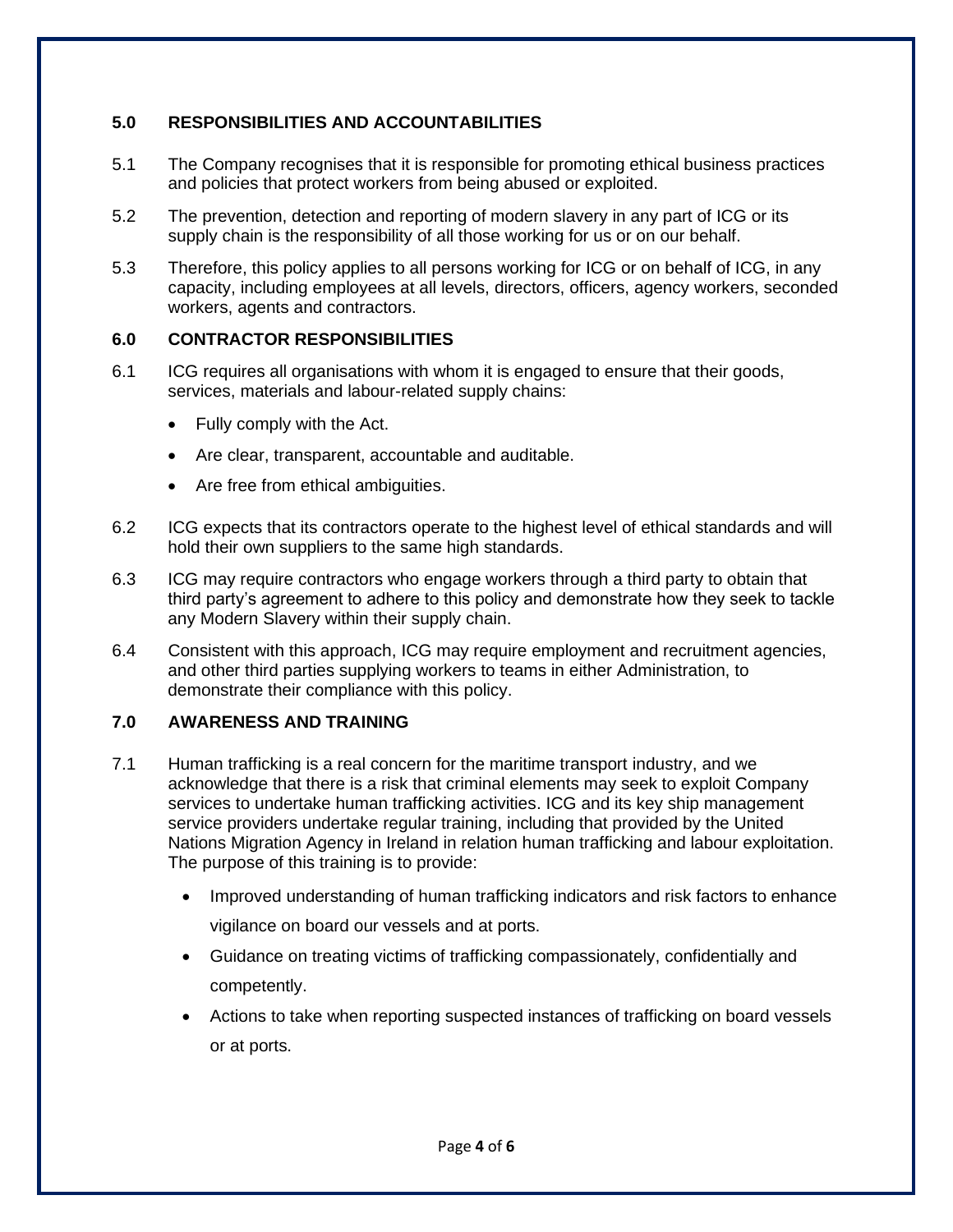- Improved awareness of types of forced labour and distinction between forced labour and other forms of modern slavery, such as child labour, selfdorm and debt bondage.
- 7.2 ICG will raise awareness of this policy (and the Act) by notifying third parties in our frameworks, delivery partnerships and other organisations with which we regularly engage.
- 7.3 The policy will be published on the UK / IRL ICG website and the intranet.
- 7.4 ICG will look for opportunities to raise awareness of modern slavery and human rights abuses throughout the ICG community. Appropriate training and guidance will be provided, particularly for commercial and procurement staff.
- 7.5 ICG will provide modern slavery information, advice and guidance to contractors. Where feasible, ICG may also extend modern slavery training to contractors (however, contractors will retain their overall responsibility of providing training internally to their staff).
- 7.6 ICG will maintain records of all members of the ICG community who have completed modern slavery training.

## **8.0 ASSURANCE AND TRANSPARENCY**

- 8.1 ICG has committed to implementing systems and controls aimed at ensuring that modern slavery is not taking place anywhere within either Administration or in any of ICG's supply chains.
- 8.2 ICG takes a risk-based approach to its procurement, contract management and supply chain management processes in relation to modern slavery and keeps them under continuous review.
- 8.3 As part of ongoing risk assessment and due diligence processes, ICG will consider whether circumstances warrant the auditing of contractors to demonstrate their compliance with this policy.

#### **9.0 NON-COMPLIANCE**

- 9.1 If any member of the ICG Community is discovered to have breached this policy, then appropriate action under our disciplinary policy.
- 9.2 If any contractor is found to have breached this policy, then appropriate action will be taken; this may range from considering the possibility of breaches being remediated, to terminating agreements.

#### **10.0 PROTECTED DISCLOSURE MECHANISIM**

- 10.1 You must notify your manager as soon as possible if you believe or suspect that a conflict with this policy has occurred or may occur in the future.
- 10.2 You are encouraged to raise concerns about any issue or suspicion of modern slavery in any parts of our business or supply chains of any supplier tier at the earliest possible stage.